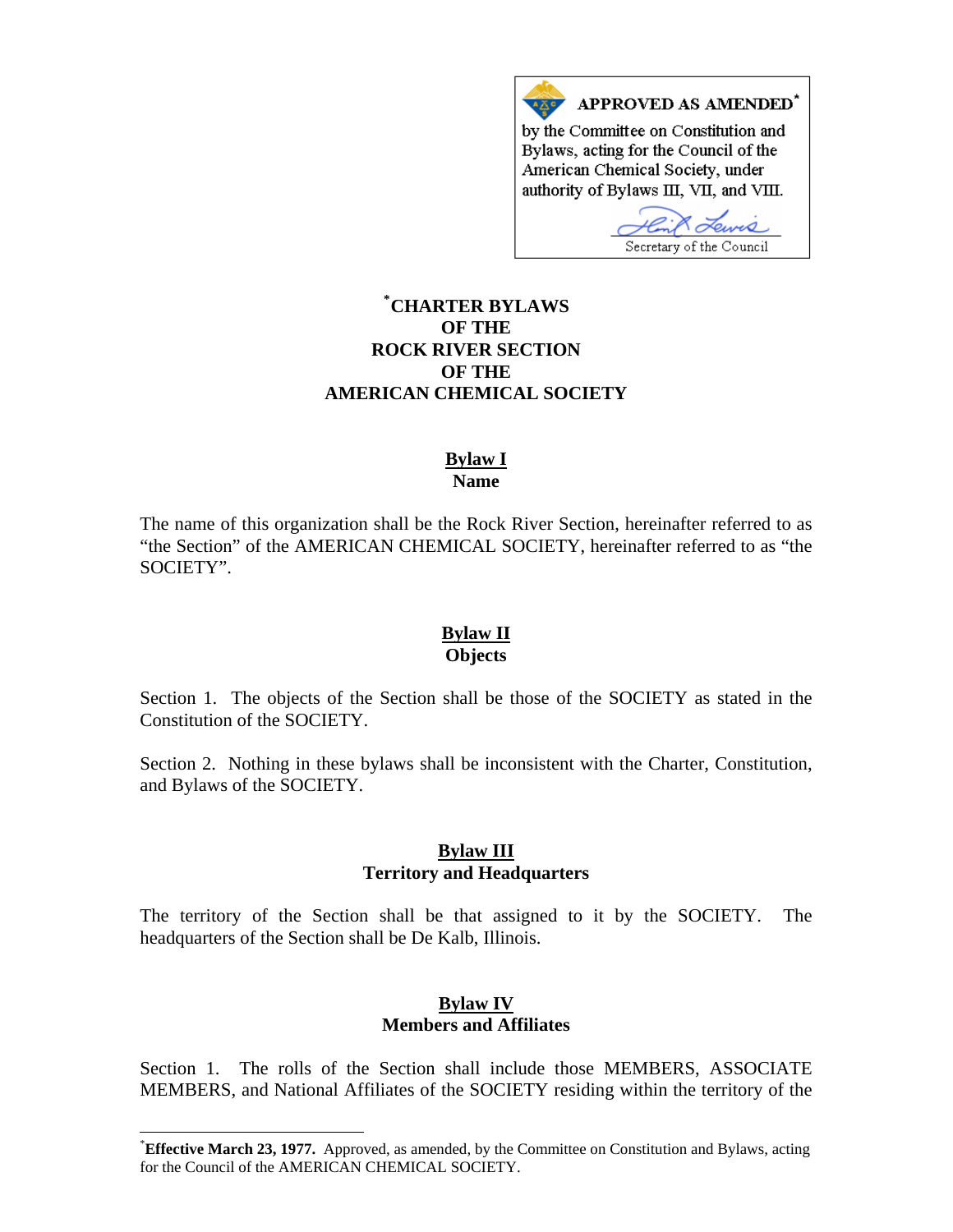Section, provided that exceptions to this rule shall be made in conformity with the Constitution and Bylaws of the SOCIETY.

Section 2. The Section may have Local Section Affiliates as authorized in the Constitution and Bylaws of the SOCIETY.

Section 3. MEMBERS, ASSOCIATE MEMBERS, National Affiliates, and Local Section Affiliates shall have such rights and privileges as are accorded them by the Constitution and Bylaws of the SOCIETY. ASSOCIATE MEMBERS may not hold elective positions or serve as Temporary Substitute Councilors. National Affiliates and Local Section Affiliates may not vote for or hold an elective position, vote on articles of incorporation and bylaws, or serve as a member of the Executive Committee.

## **Bylaw V Organization**

Section 1. The officers of the Section shall be a Chair, Chair-Elect, Secretary, and Treasurer. The offices of Secretary and of Treasurer may be held by the same person.

Section 2. The Section shall have Councilors and Alternate Councilors as provided in the Constitution and Bylaws of the SOCIETY.

Section 3. The Executive Committee shall consist of the officers of the Section, the immediate Past Chair, the Councilors, and the Alternate Councilors.

#### **Bylaw VI Manner of Election and Terms of Office**

Section 1. Elected officers of the Section shall serve for a term of one year, beginning on January 1, or until their successors qualify. Upon completion of the Chair's term of office, the Chair-Elect shall succeed to the office of Chair.

Section 2. Councilors and Alternate Councilors shall serve for a term of three years beginning on January 1.

Section 3. In the event of a vacancy in the office of Chair, the Chair-Elect shall assume the added duties of the Chair for the unexpired term. All other vacancies shall be filled by the Executive Committee by interim appointment for the period up to the next annual election, at which time the Section shall choose a MEMBER to fill out the unexpired term, if any. In the event the office of Chair-Elect is filled by such interim appointment, the Section shall elect both a Chair and a Chair-Elect at its annual election.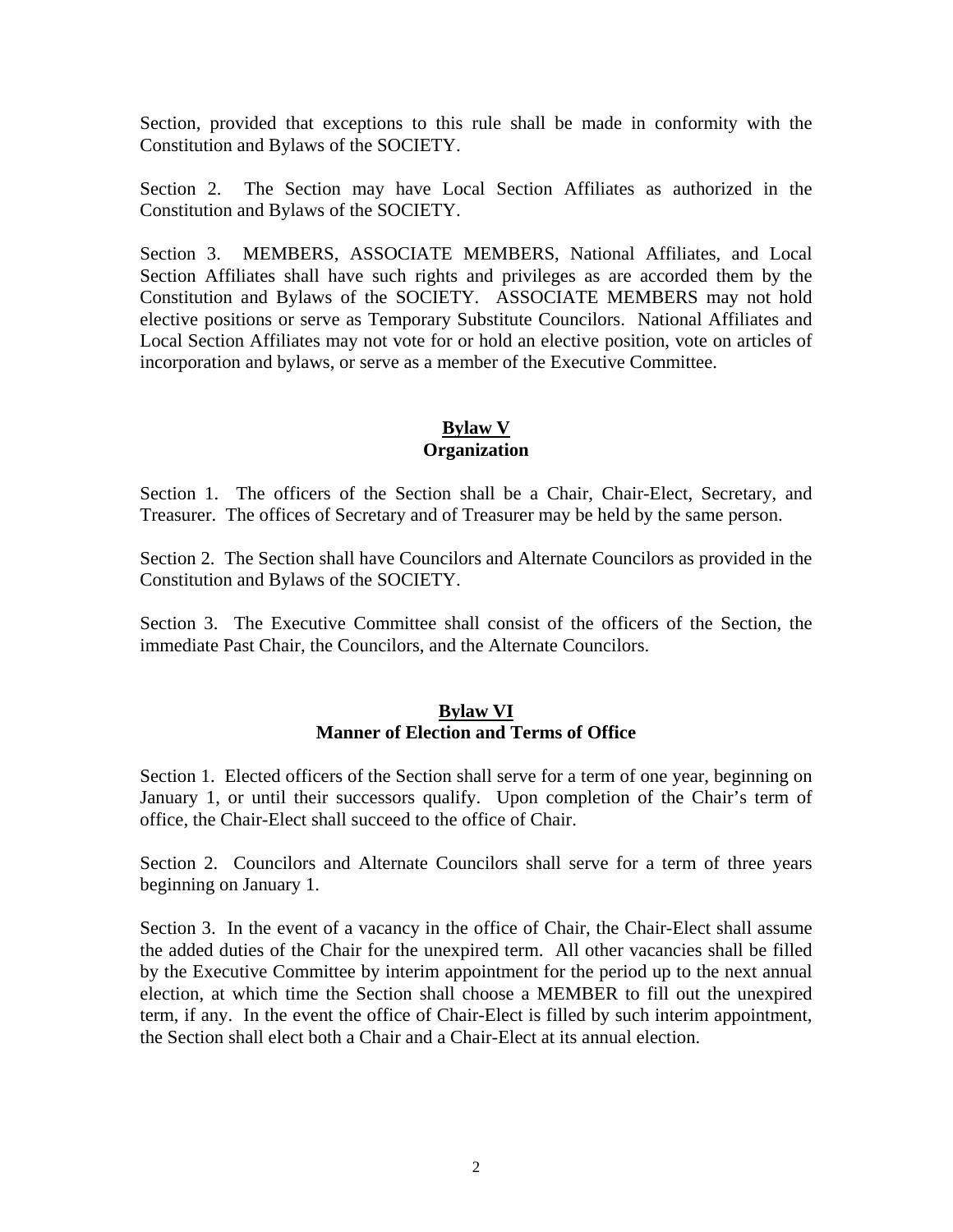Section 4. The Executive Committee shall appoint a Nominating Committee consisting of a chair and two members not later than September of each year. Not more than one member of the Executive Committee may be a member of the Nominating Committee.

Section 5. The Nominating Committee shall nominate one or more persons for each elective position for which a vacancy will occur and shall make a report at a regular meeting of the Section. With the exception of the Chair and Chair-Elect, the incumbent of any elective position may be renominated. Nominations from the floor or by petition are in order, following the report of the Committee. No nominee's name shall be placed on the ballot unless he has stated his willingness to serve if elected.

Section 6. The election of elected officers shall be held at a following regular meeting which shall be held at a date such that election results can be certified to the Executive Director of the SOCIETY by December 1. A tie vote shall be resolved by vote of the members of the Executive Committee.

Section 7. Councilors and Alternate Councilors shall be elected by a mail ballot of the members of the Section.

Section 8. The Secretary, or other designated officer of the Section, shall prepare an election ballot on which shall appear the names, in order chosen by lot, of all candidates nominated and found willing to serve.

Section 9. A period of at least three weeks must be provided between the date of mailing of the ballots to the members and the deadline for their return to the Secretary or other designated officer of the Section.

Section 10. The Secretary, or other designated officer of the Section, shall deliver, unopened, to the Tellers all ballots received by the deadline.

Section 11. The Tellers shall count the ballots thus received, using the list of members provided by the Secretary to verify eligibility of all those voting. Any ballot envelope not so validated shall be rejected.

Section 12. In case of a tie vote for any Councilor or Alternate Councilor opening, the Executive Committee shall make the final selection.

## **Bylaw VII Duties of Officers and Executive Committee**

Section 1. The duties of the officers shall be those customarily performed by such officers, together with those responsibilities prescribed by the Constitution and Bylaws of the SOCIETY and by these bylaws and such other duties as may be assigned from time to time by the Executive Committee.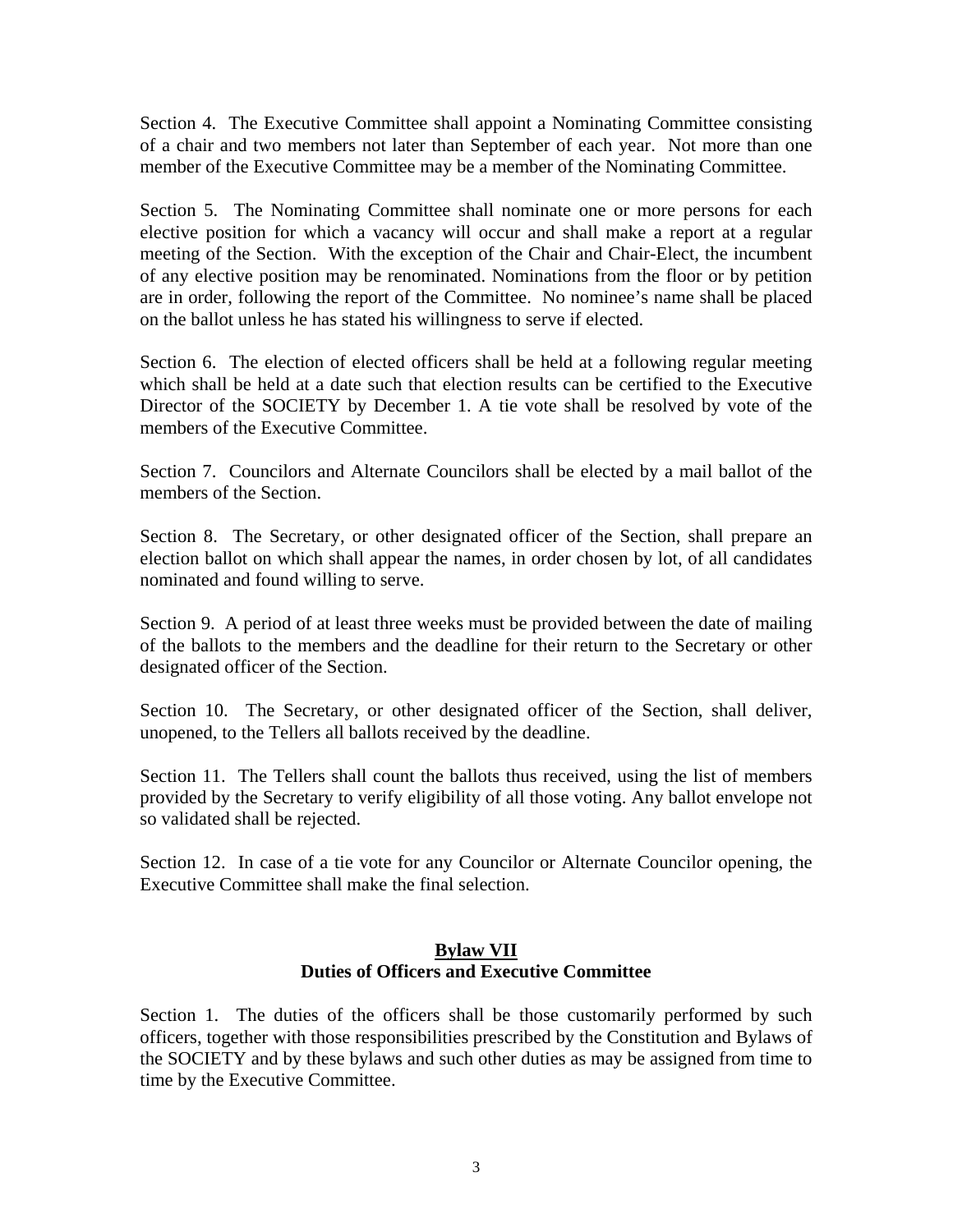Section 2. The Chair of the Section shall serve as Chair of the Executive Committee and shall appoint all committees authorized in these bylaws or by the Executive Committee.

Section 3. The Executive Committee shall be the governing body of the Section, and, as such, shall have full power to conduct, manage, and direct the business and affairs of the Section in accordance with the Constitution and Bylaws of the SOCIETY and these bylaws.

### **Bylaw VIII Committees**

The Executive Committee shall establish committees as necessary for the proper operation of the Section.

# **Bylaw IX Meetings**

Section 1. The Section shall hold regular meetings at places and times designated by the Executive Committee.

Section 2. The Section may hold special meetings at the call of the Executive Committee or at the written request of fifteen members of the Section. The notices of special meetings shall state the exact nature of the business to be considered, and no other business shall be transacted at such meetings.

Section 3. Due notice of all meetings shall be sent to each member and affiliate of the Section. A quorum for transaction of business at a Section meeting shall consist of the larger of fifteen or 10% of the members of the Section. No business shall be transacted in the absence of a quorum.

Section 4. The Executive Committee shall meet upon due notice to its members at the call of the Chair or at the request of a majority of the members of the Committee. In the absence of a quorum, which shall be a majority of the members of the Executive Committee, called meetings of the Executive Committee shall adjourn to a date.

## **Bylaw X Finances**

Section 1. All members and assigned National Affiliates of the Section may be assessed such annual Local Section dues as may be set by the Executive Committee.

Section 2. The annual dues of Local Section Affiliates shall be set by the Executive Committee in accordance with the Constitution and Bylaws of the SOCIETY. Failure to